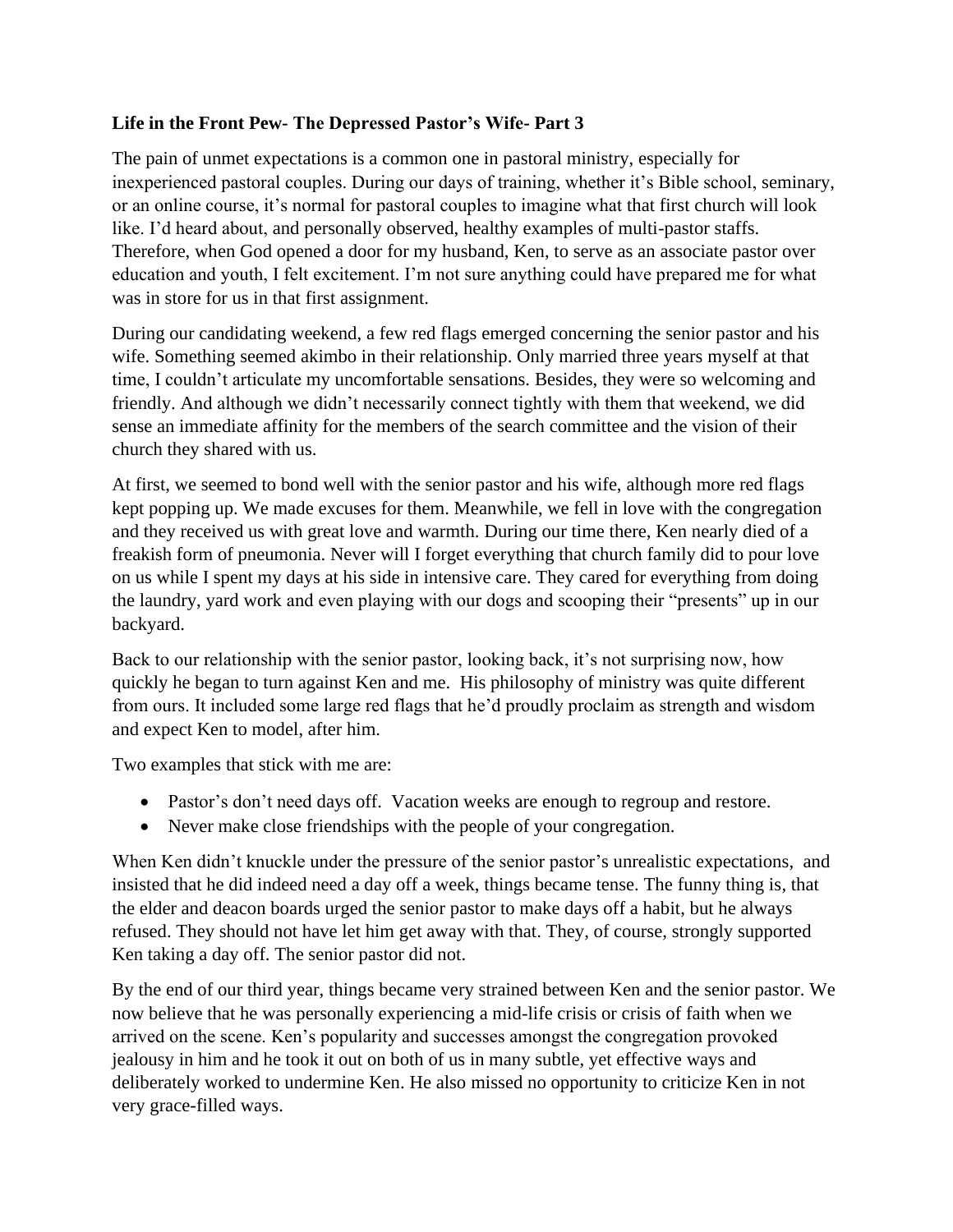The effect of all this on me was to become quite depressed. Our relationship with our senior pastor and his wife resembled nothing of my imaginings. At one point, the pastor even sat Ken down to specifically talk about what an uncooperative and nasty person. That's the sanitized version. He actually used very crude language to talk about me. That was an awful day for both Ken and me.

Very shortly after that is when Ken became critically ill with the pneumonia, and the senior pastor realized the depth of the congregation's love for us. We believe he feared reprisal and damage to his own reputation if he came at Ken anymore. So, the church was large enough that for the rest of the years we served there, he settled into a cold indifference towards both of us. Incredibly sad.

I didn't know a lot about depression back then, but I did know that Christ didn't want me to retaliate with gossip, negative attitudes, unforgiveness or bitterness towards this pastor. Amazingly, even though I most likely had some significant chemical imbalances back then, once I made the decision to keep my heart right, the depression started to lift.

God helped me to see this couple's unhappy marriage and their three hurting children, all fallout from having such an unhappy workaholic husband and father. We never became true friends with this couple and that still makes me sad. For now, let's focus again on the connection between unmet expectations and depression.

The Bible says, "Hope deferred makes the heart sick." (Prov. 13:12) I kept hoping that this man would come to his senses and start to treat us better. When I saw that probably wasn't going to happen, it made me heartsick. If you are feeling that way right now because something in your life or ministry has not gone AT ALL as you imagined, may I offer a few suggestions?

- **Put your hope in God and not anyone else, including your husband.** I know you this in your head but I'm telling you, you must make it more than head knowledge. Once, I released the senior pastor and his wife from my expectations and instead started seeking God as to how I could behave around them, everything changed for me. "Why so downcast oh my soul? Put your hope in God…" (Psalm 42:11) Once you choose to take your eyes off the people or situations that have let you down, depression will get better. Once you anchor the hope of your soul in God, people and their failings won't depress you as much.
- **Recognize that delays and disappointments are part of the Christian journey, not unique to you.**

"But I thought our church would have grown so much more by now."

"I expected we'd get a much larger raise than we did."

"I really thought more people would turn out for this."

"I can't believe how hard it is to get volunteers to………"

These kinds of unmet expectations are common in every ministry, every church. They can tempt you to be depressed and discouraged. Instead, understand that this is part of God's growing process in us. Consider the years of delays and disappointments between